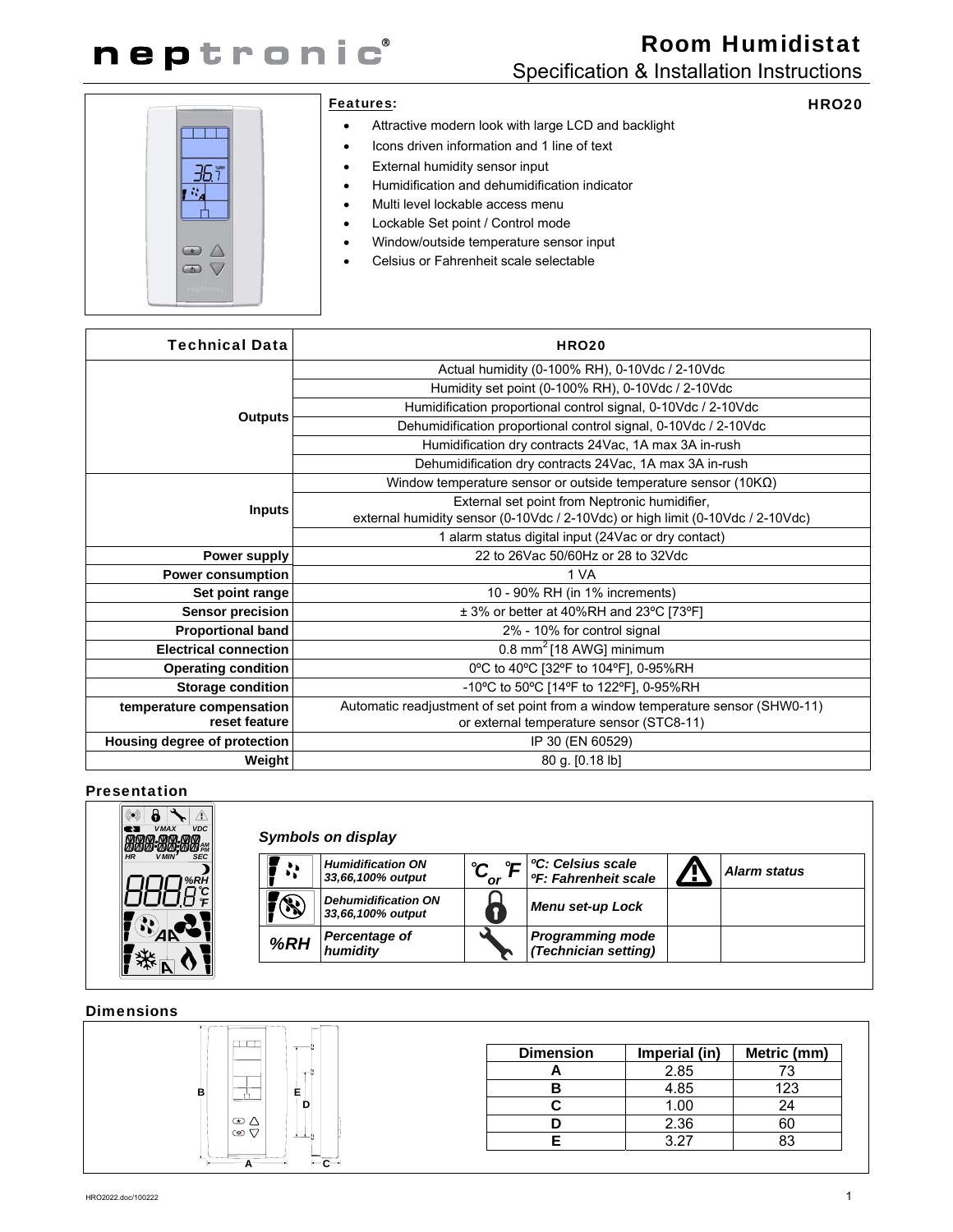### Mounting Instructions



CAUTION: Risk of malfunction. Remove power prior to separate humidistat cover from its base.

- A. Remove the screw (captive) holding the base and the front cover of the humidistat.<br>B. Lift the front cover of the humidistat to separate it from the base.
- Lift the front cover of the humidistat to separate it from the base.
- C. Pull wire through the base hole.<br>D. Secure the base to the wall using
- Secure the base to the wall using wall anchors and screws (supplied). Make the appropriate connections.
- E. Mount the control module on the base and secure using the screw.

#### Terminal Description

|                 |                | Common                                                                                                                                |
|-----------------|----------------|---------------------------------------------------------------------------------------------------------------------------------------|
|                 | $\overline{2}$ | 24 Vac or 30 Vdc                                                                                                                      |
|                 |                |                                                                                                                                       |
|                 | 6              | Not used                                                                                                                              |
|                 |                | Common Relav                                                                                                                          |
|                 | 8              | Humidify contact output (DO1)                                                                                                         |
|                 | 9              | Dehumidify contact output (DO2)                                                                                                       |
| TB <sub>1</sub> | 10             | Humidify set point analog output (AO4) Note: If dehumidify only is selected, AO4 = 0V                                                 |
|                 | 11             | Alarm status digital input (DI1)                                                                                                      |
|                 | 12             | External set point from Neptronic humidifier, external humidity sensor (0-10Vdc / 2-10Vdc) or high limit<br>(0-10Vdc / 2-10Vdc) (Al1) |
|                 | 13             | Window temperature sensor or outside temperature sensor input (AI2)                                                                   |
|                 | 14             | Humidify analog output (AO1)                                                                                                          |
|                 | 15             | Dehumidify analog output (AO2)                                                                                                        |
|                 | 16             | Actual humidity output (0-100%RH) (AO3)                                                                                               |

#### Settings on PC Board

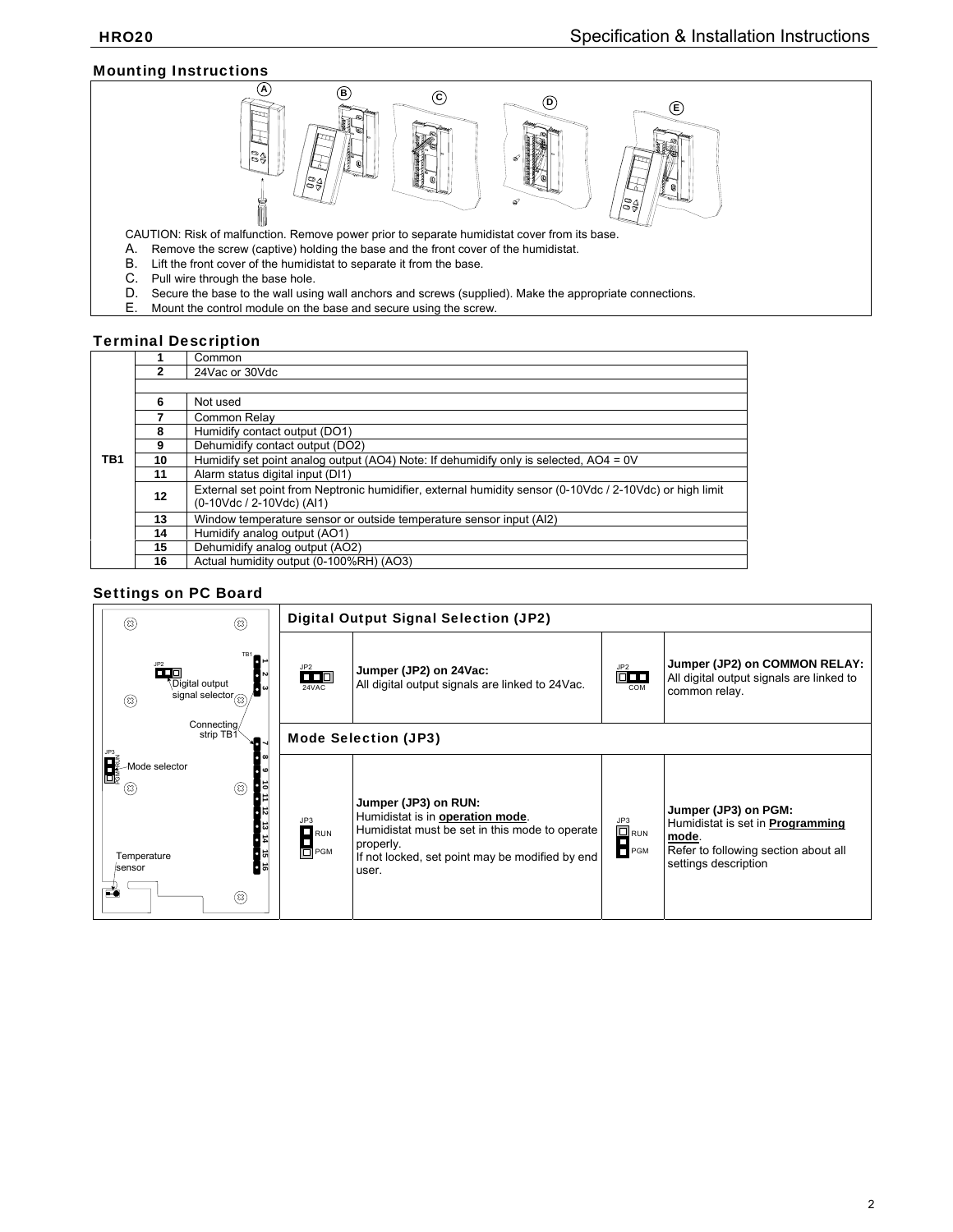# Programming Mode

When in this mode this symbol No is displayed. Please press on button ( $\leq$ ) to advance to the next program function, press on button to return to preceding stage and press on button  $\triangle$  or  $\nabla$  to change value. You can leave the programming mode at any time, changed values will be recorded.

| Step                    | <b>Display</b>                            | Description                                                                                                                                            | Values                                                     |  |
|-------------------------|-------------------------------------------|--------------------------------------------------------------------------------------------------------------------------------------------------------|------------------------------------------------------------|--|
|                         | $\overline{\mathcal{L}}$                  | Internal humidity sensor offset calibration:                                                                                                           |                                                            |  |
| 1                       | <b>INSIDE</b>                             | Display shows "INSIDE HUMDTY SENSOR OFFSET" and the relative humidity                                                                                  | Range: 10 to 90%RH                                         |  |
|                         |                                           | percentage read by internal humidity sensor. Humidify symbol is also                                                                                   | (max. offset $\pm$ 5 %)                                    |  |
|                         | பு⊟™                                      | displayed.                                                                                                                                             | Increment: 0.1%RH                                          |  |
|                         |                                           | You can adjust the calibration of the sensor by comparing with a known                                                                                 | 0.0%RH no humidity sensor                                  |  |
|                         | ₩.                                        | humidistat. For example if humidistat has been installed in an area where<br>humidity is slightly different than the room typical humidity (humidistat | (factory calibrated)                                       |  |
|                         |                                           | installed right under the air diffuser).                                                                                                               |                                                            |  |
|                         | $\blacktriangleright$                     | Internal temperature sensor calibration:                                                                                                               |                                                            |  |
|                         | <b>INSIDE</b>                             | Display shows "INSIDE TEMPER SENSOR OFFSET" and the temperature read                                                                                   |                                                            |  |
|                         |                                           | by internal temperature sensor.                                                                                                                        | Range: 10 to 40°C [50 to 104°F]<br>(max. offset $\pm$ 5°C) |  |
| $\mathbf{2}$            | <u>220°</u>                               | You can adjust the calibration of the sensor by comparing with a known                                                                                 | Increment: 0.1°C [0.2°F]                                   |  |
|                         |                                           | thermometer. For example if thermostat has been installed in an area                                                                                   |                                                            |  |
|                         |                                           | where temperature is slightly different than the room typical temperature                                                                              | (factory calibrated)                                       |  |
|                         |                                           | (humidistat installed right under the air diffuser).                                                                                                   |                                                            |  |
|                         | $\biggarrow$                              | Minimum set point:                                                                                                                                     |                                                            |  |
|                         |                                           | Display shows "RDJUST MINIMUM USER SETPNT" and the minimum humidity                                                                                    |                                                            |  |
|                         | ROJUST                                    | set point.                                                                                                                                             | Minimum range: 10 to 90%RH<br>Increment: 1%RH              |  |
| 3                       | IC %RH                                    | Please select the desired minimum humidity set point.                                                                                                  |                                                            |  |
|                         |                                           |                                                                                                                                                        | Default value: 15%RH                                       |  |
|                         |                                           | The minimum value is restricted by the maximum value. (step #4)                                                                                        |                                                            |  |
|                         |                                           |                                                                                                                                                        |                                                            |  |
|                         | ╲                                         | <b>Maximum set point:</b>                                                                                                                              |                                                            |  |
|                         |                                           | Display shows "RDJUST MRXIMUM USER SETPNT" and the maximum humidity                                                                                    |                                                            |  |
|                         | ROJUST                                    | set point.                                                                                                                                             |                                                            |  |
| 4                       | 65*BH                                     | Please select the desired maximum humidity set point.                                                                                                  | Maximum range: 10 to 90%RH<br>Increment: 1%RH              |  |
|                         |                                           |                                                                                                                                                        | Default value: 65%RH                                       |  |
|                         |                                           | The maximum value is restricted by the minimum value. (step #3)                                                                                        |                                                            |  |
|                         |                                           |                                                                                                                                                        |                                                            |  |
|                         | ヽ                                         | Locking the set point:                                                                                                                                 | $\theta$ $\sim$                                            |  |
|                         | <b>USER</b>                               | Display shows "USER SETPNT LOCKED" and the status of the function.                                                                                     | <b>USER</b>                                                |  |
|                         |                                           | You can lock or unlock the end user set point adjustment. If locked, "YES"                                                                             |                                                            |  |
| 5                       | ПO                                        | and lock symbol will appear.                                                                                                                           | Default value:<br>YES                                      |  |
|                         |                                           |                                                                                                                                                        | Unlocked (NO)                                              |  |
|                         |                                           |                                                                                                                                                        |                                                            |  |
|                         |                                           |                                                                                                                                                        |                                                            |  |
|                         |                                           | Adjust the control mode:                                                                                                                               |                                                            |  |
|                         | $\overline{\phantom{a}}$                  | Display shows "RDJUST CONTROL MODE". Humidify or dehumidify symbols                                                                                    | <b>ROJUST</b><br><b>ROJUST</b>                             |  |
|                         | <b>ROJUST</b>                             | are also displayed.                                                                                                                                    |                                                            |  |
|                         |                                           | Select which control mode you want to authorize:<br>Automatic humidify and dehumidify (Aut0), humidify only (Hu) or                                    | $R$ ر ط<br>dEHu                                            |  |
| 6                       | טר                                        | dehumidify only (dEHu).                                                                                                                                |                                                            |  |
|                         | ÷,                                        |                                                                                                                                                        | $\bigcirc$<br>⊛                                            |  |
|                         |                                           | If you have selected dehumidify only, go directly to step #8.                                                                                          |                                                            |  |
|                         |                                           |                                                                                                                                                        | Default value: humidify only                               |  |
|                         | $\overline{\bullet}$ $\overline{\bullet}$ | Adjust humidify set point:                                                                                                                             |                                                            |  |
|                         | ROJUST                                    | Display shows "RDJUST HUMDTY SETPNT" and the humidity set point.                                                                                       |                                                            |  |
|                         |                                           | You can change the humidity set point to the desired value; it should be                                                                               |                                                            |  |
| $\overline{\mathbf{r}}$ | $\Box$                                    | within the humidity range.<br>Lock symbol will appear if the set point was locked at step #5.                                                          | Set point range: 10 to 90%RH<br>Increment: 1%RH            |  |
|                         |                                           |                                                                                                                                                        | Default value: 40%RH                                       |  |
|                         |                                           | Set point value is restricted by the minimum and maximum value. (step                                                                                  |                                                            |  |
|                         |                                           | #3 & 4)                                                                                                                                                |                                                            |  |
|                         |                                           | If you have selected humidify only, go directly to step #9.                                                                                            |                                                            |  |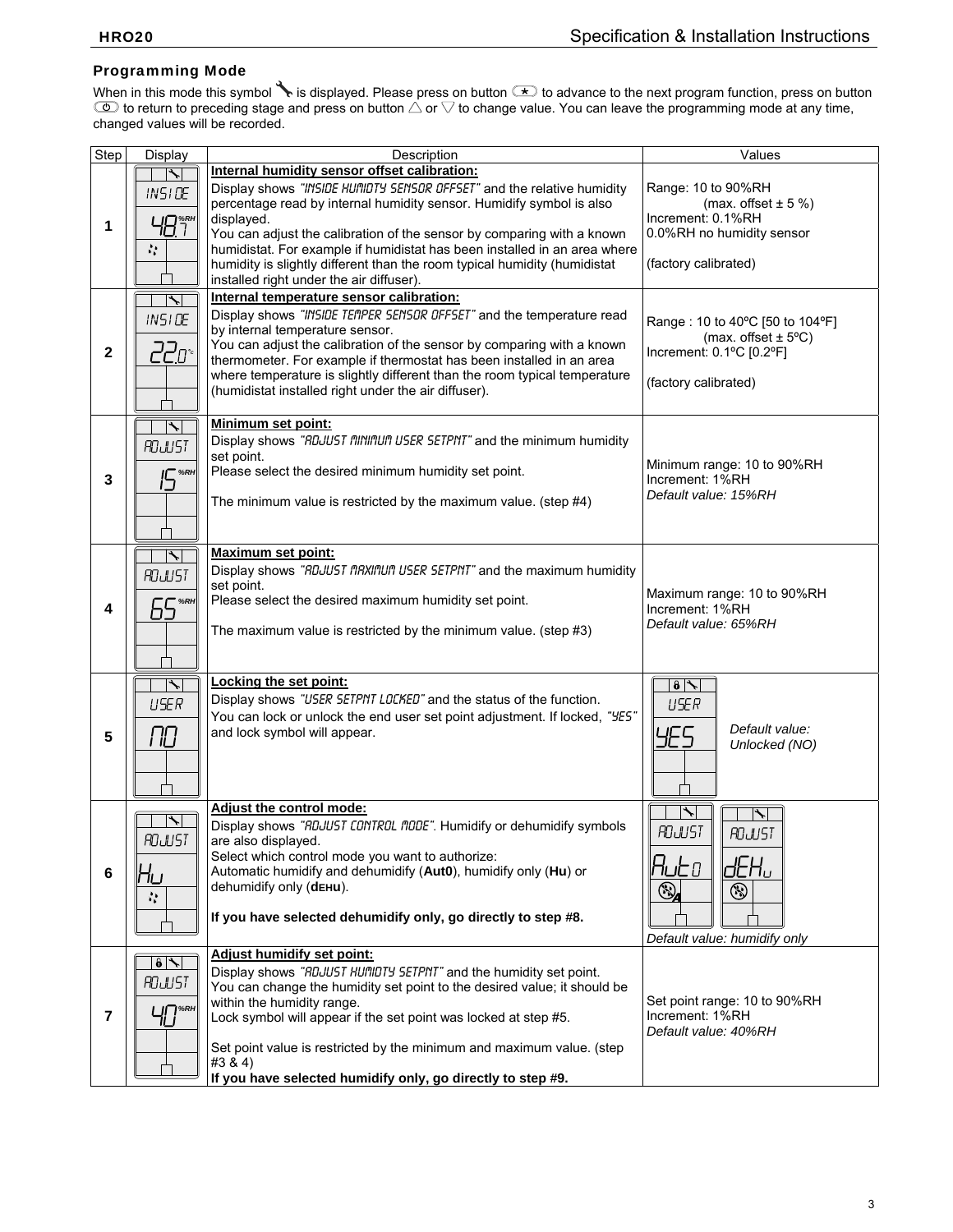| <b>Step</b>      | Display                                         | Description                                                                        | Values                                     |  |  |
|------------------|-------------------------------------------------|------------------------------------------------------------------------------------|--------------------------------------------|--|--|
|                  | $\overline{\bullet}$                            | Adjust dehumidify set point:                                                       |                                            |  |  |
|                  | ROJUST                                          | Display shows "RDJUST DEHUI'll SETPNT" and the dehumidify set point.               |                                            |  |  |
|                  |                                                 | You can change the dehumidify set point to the desired value; it should            | Set point range: 10 to 90%RH               |  |  |
| 8                | $50^{\tiny\textnormal{>}}$                      | be within the humidity range.                                                      | Increment: 1%RH                            |  |  |
|                  |                                                 | Lock symbol will appear if the set point was locked at step #5.                    | Default value: 50%RH                       |  |  |
|                  |                                                 |                                                                                    |                                            |  |  |
|                  |                                                 | Set point value is restricted by the minimum and maximum value. (step              |                                            |  |  |
|                  |                                                 | #3 & 4)                                                                            |                                            |  |  |
|                  | $\overline{\phantom{a}}$                        | Set On/Off function enable or disable:                                             | $\overline{\phantom{a}}$                   |  |  |
|                  | <b>ENRBLE</b>                                   | Display shows "ENRBLE ON OFF CONTROL NODE".                                        | <b>ENRBLE</b>                              |  |  |
|                  |                                                 | You can enable or disable the On/Off function in control mode                      |                                            |  |  |
| $\boldsymbol{9}$ | YES.                                            | adjustment by end user.                                                            | Default value:<br>ПO                       |  |  |
|                  |                                                 |                                                                                    | Enable (YES)                               |  |  |
|                  |                                                 | If you have selected dehumidify only at step #6, go directly to step               |                                            |  |  |
|                  |                                                 | #11.                                                                               |                                            |  |  |
|                  |                                                 |                                                                                    |                                            |  |  |
|                  | ╲                                               | <b>Humidify proportional band:</b>                                                 |                                            |  |  |
|                  | HLIM 10 TY                                      | Display shows "HUMIDTY CONTROL RAMP" and the value of humidify ramp.               |                                            |  |  |
|                  |                                                 | Humidify symbol is also displayed.                                                 | Set point range: 2 to 10%RH                |  |  |
| 10               | 58°                                             | Select the desired span for the humidify ramp.                                     | Increment: 0.5%RH                          |  |  |
|                  | 盐                                               | If you have selected humidify only at step #6, go directly to step #12.            | Default value: 5.0%RH                      |  |  |
|                  |                                                 |                                                                                    |                                            |  |  |
|                  |                                                 |                                                                                    |                                            |  |  |
|                  | ∱                                               | Dehumidify proportional band:                                                      |                                            |  |  |
|                  |                                                 | Display shows "DEHUI'll CONTROL RAMP" and the value of dehumidify ramp.            |                                            |  |  |
|                  | <b>DE HUMI</b>                                  | Dehumidify symbol is also displayed.                                               |                                            |  |  |
|                  |                                                 | Select the desired span for the dehumidify ramp.                                   | Set point range: 2 to 10%RH                |  |  |
| 11               | 58°F                                            |                                                                                    | Increment: 0.5%RH                          |  |  |
|                  | $\circledS$                                     |                                                                                    | Default value: 5.0%RH                      |  |  |
|                  |                                                 |                                                                                    |                                            |  |  |
|                  |                                                 |                                                                                    |                                            |  |  |
|                  | $\overline{\phantom{a}}$                        | Control dead band:                                                                 |                                            |  |  |
|                  | CONTROL                                         | Display shows "CONTROL DERD BRND" and its value.                                   |                                            |  |  |
|                  |                                                 | Humidify/dehumidify symbol are also displayed since this value applies to          |                                            |  |  |
|                  |                                                 | both.                                                                              | Dead band range: 0.3 to 5.0%RH             |  |  |
| 12               | $\vec{C}^{\text{\tiny{RPH}}}_{\text{\tiny{U}}}$ | Please select the desired dead band value.                                         | Increment: 0.1%RH<br>Default value: 2.0%RH |  |  |
|                  | Ņ.                                              |                                                                                    |                                            |  |  |
|                  |                                                 | If you have selected dehumidify only at step #6, go directly to step               |                                            |  |  |
|                  |                                                 | #14.                                                                               |                                            |  |  |
|                  | $\overline{\phantom{a}}$                        | Minimum voltage of AO1 output:                                                     |                                            |  |  |
|                  | MIN VOC                                         | Display shows "fill" VDC RNRLOG ROT OUTPUT" and the value of the minimum   MIN VOC |                                            |  |  |
|                  |                                                 | voltage of the signal "0.0" for 0 to 10 Vdc or "2.0" for 2 to 10 Vdc.              |                                            |  |  |
| 13               |                                                 | Humidify symbol is also displayed.                                                 | Range: 0.0 or 2.0 Volt                     |  |  |
|                  | Uо                                              |                                                                                    | 20<br>Default value: 0.0 Volt              |  |  |
|                  | Ą.                                              | Please select the desired value of the minimum voltage of AO1 output.              | 盐                                          |  |  |
|                  |                                                 |                                                                                    |                                            |  |  |
|                  |                                                 | If you have selected humidify only at step #6, go directly to step #15.            |                                            |  |  |
|                  | ↖                                               | Minimum voltage of AO2 output:                                                     | ト                                          |  |  |
|                  | MIN VOC                                         | Display shows "fill VDC RNRL06 R02 0UTPUT" and the value of the                    | MIN VOC                                    |  |  |
|                  |                                                 | minimum voltage of the signal "0.0" for 0 to 10 Vdc or "2.0" for 2 to 10           |                                            |  |  |
| 14               | Uо                                              | Vdc. Dehumidify symbol is also displayed.                                          | Range: 0.0 or 2.0 Volt<br>20               |  |  |
|                  |                                                 |                                                                                    | Default value: 0.0 Volt                    |  |  |
|                  | ۷                                               | Please select the desired value of the minimum voltage of AO2 output.              | $\circledS$                                |  |  |
|                  |                                                 |                                                                                    |                                            |  |  |
|                  |                                                 |                                                                                    |                                            |  |  |
|                  | $\blacklozenge$                                 | Minimum voltage of AO3 output:                                                     |                                            |  |  |
| 15               | MIN VOC                                         | Display shows "fill VDC RNRL06 R03 0UTPUT" and the value of the                    | MIN VOC                                    |  |  |
|                  |                                                 | minimum voltage of the signal "0.0" for 0 to 10 Vdc or "2.0" for 2 to 10           |                                            |  |  |
|                  |                                                 | Vdc. Humidify symbol is also displayed.                                            | Range: 0.0 or 2.0 Volt                     |  |  |
|                  | <u>Un</u>                                       | Please select the desired value of the minimum voltage of AO3 output.              | 2a<br>Default value: 0.0 Volt              |  |  |
|                  | Λř.                                             |                                                                                    | $\mathcal{C}_{\mathbf{r}}$                 |  |  |
|                  |                                                 | If you have selected dehumidify only at step #6, go directly to step               |                                            |  |  |
|                  |                                                 | #17.                                                                               |                                            |  |  |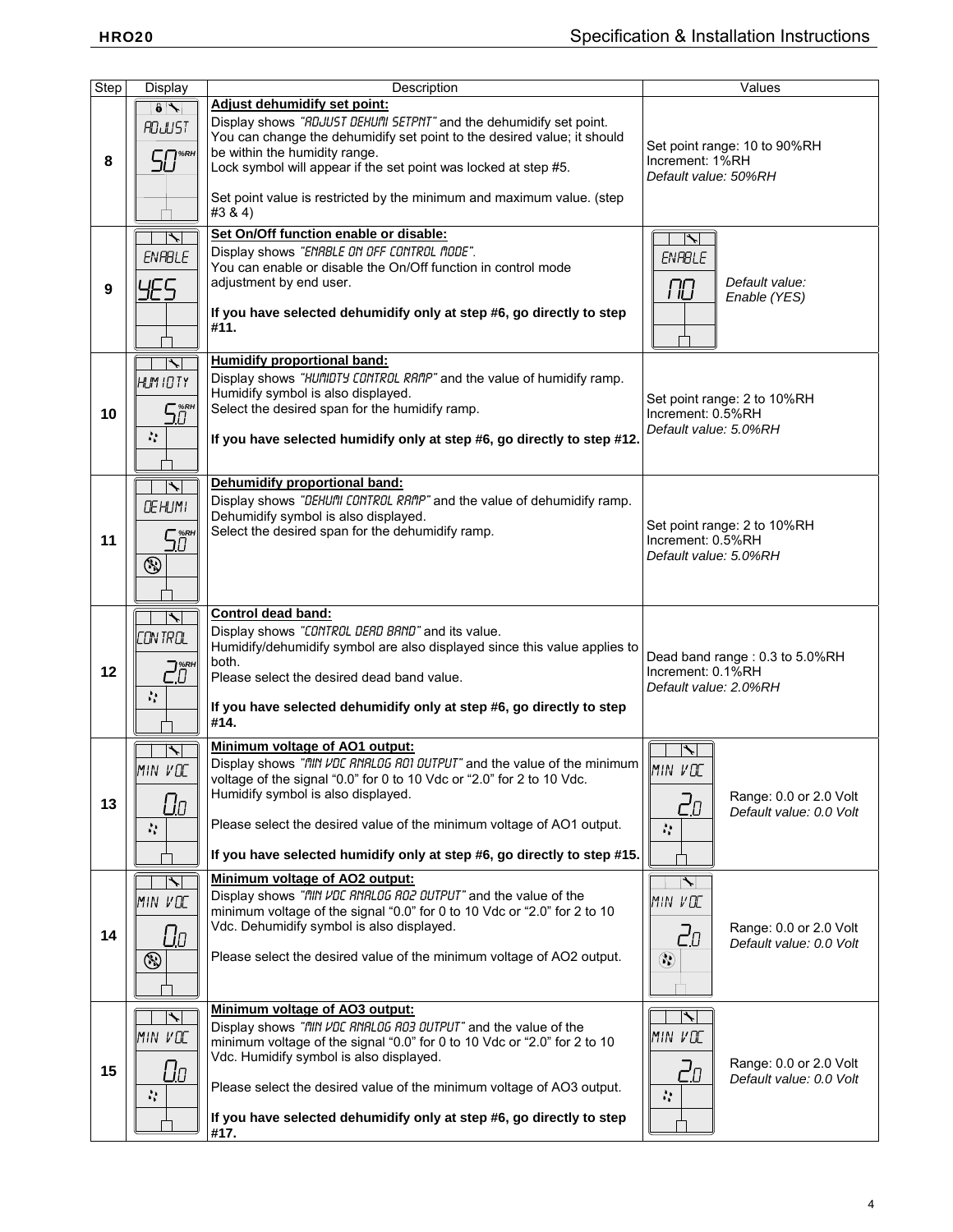| <b>Step</b> | Display                          | Description                                                                                                                                           | Values                                              |
|-------------|----------------------------------|-------------------------------------------------------------------------------------------------------------------------------------------------------|-----------------------------------------------------|
|             |                                  | Minimum voltage of AO4 output:                                                                                                                        | ╲                                                   |
| 16          | MIN VOC                          | Display shows "fill" VDC RNRL0G R04 0UTPUT" and the value of the                                                                                      | MIN VOC                                             |
|             |                                  | minimum voltage of the signal "0.0" for 0 to 10 Vdc or "2.0" for 2 to 10                                                                              |                                                     |
|             | Uо                               | Vdc. Humidify symbol is also displayed.                                                                                                               | Range: 0.0 or 2.0 Volt<br>20                        |
|             |                                  | Please select the desired value of the minimum voltage of AO4 output.                                                                                 | Default value: 0.0 Volt                             |
|             | $\mathcal{C}$                    |                                                                                                                                                       | Š,                                                  |
|             |                                  |                                                                                                                                                       |                                                     |
|             |                                  | Set Al1 input signal:                                                                                                                                 | ↖<br>$ \mathcal{F} $                                |
|             |                                  | Display shows "SELECT RII INPUT SIGNRL".                                                                                                              | <b>SELECT</b><br><b>SELECT</b><br><b>SELECT</b>     |
|             |                                  | Select which signal you want for AI1 input.                                                                                                           |                                                     |
|             |                                  |                                                                                                                                                       | EHS2<br>525<br>IEHSo                                |
|             | ↸                                | You can choose:<br>OFF (input not used),<br>$\bullet$                                                                                                 |                                                     |
|             | <b>SELECT</b>                    | EHS.0 (external humidity sensor 0-10Vdc),<br>$\bullet$                                                                                                |                                                     |
|             |                                  | EHS.2 (external humidity sensor 2-10Vdc),<br>$\bullet$                                                                                                |                                                     |
| 17          | TFF                              | SPS (external set point from Neptronic humidifier),<br>$\bullet$                                                                                      | ↖                                                   |
|             |                                  | HIL.0 (high limit 0-10Vdc),<br>$\bullet$                                                                                                              | <b>SELECT</b><br><b>SELECT</b>                      |
|             |                                  | HIL.2 (high limit 2-10Vdc).<br>$\bullet$                                                                                                              |                                                     |
|             |                                  | If you have selected OFF or SPS, go directly to step #20.                                                                                             | $H \mathrel{\mathit{L}}\!\!\mathit{I}$<br>╟╉╙╒      |
|             |                                  |                                                                                                                                                       |                                                     |
|             |                                  | Note: If SPS is selected, the dehumidify set point will be disabled.                                                                                  |                                                     |
|             |                                  |                                                                                                                                                       |                                                     |
|             |                                  |                                                                                                                                                       | Default value: OFF                                  |
|             | $\overline{\phantom{a}}$         | External humidity sensor offset calibration: (If "EHS.0", " EHS.2", "HIL.0" or<br>"HIL.2" has been selected at step #17)                              |                                                     |
|             | EX TERN                          | Display shows "EXTERN HUMIDTY SENSOR OFFSET" and relative humidity                                                                                    |                                                     |
|             | 48*"                             | percentage read by external humidity sensor. Humidify symbol is also                                                                                  | Range: 10 to 90%RH                                  |
| 18          |                                  | displayed.                                                                                                                                            | (max. offset $\pm$ 5%)<br>Increment: 0.1%RH         |
|             | Ą.                               | If the sensor is not connected or short circuited, the display shows "Eror"                                                                           | $0.0\%RH =$ no humidity sensor                      |
|             |                                  | You can adjust the calibration of the sensor by comparison with a known<br>humidistat. For example if humidistat has been installed in an area where  |                                                     |
|             |                                  | humidity is slightly different than the room typical humidity.                                                                                        |                                                     |
|             | $\blacktriangledown$             | Adjust high limit set point: (If "HIL.0" or "HIL.2" has been selected at step #17)                                                                    |                                                     |
|             | <b>ROJUST</b>                    |                                                                                                                                                       |                                                     |
|             |                                  | Display shows "RDJUST SETPNT HIGH LINIT" and the high limit set point.<br>Select the desired high limit humidity set point; this one should be within | Set point range: 10 to 90%RH                        |
| 19          | $\theta$ 0 $^{\ast\kappa\kappa}$ | the high limit range.                                                                                                                                 | Increment: 1%RH                                     |
|             |                                  |                                                                                                                                                       | Default value: 80%RH                                |
|             |                                  |                                                                                                                                                       |                                                     |
|             |                                  | Set Al2 input signal:                                                                                                                                 |                                                     |
|             |                                  | Display shows "SELECT RI2 INPUT SIGNRL".                                                                                                              | $\blacktriangleright$<br>$\bigtriangledown$         |
|             | <b>SELECT</b>                    | Select which signal you want for AI2 input.                                                                                                           | <b>SELECT</b><br><b>SELECT</b>                      |
|             |                                  |                                                                                                                                                       | OŁS<br>ى ئالىرا                                     |
| 20          | JFF                              | You can choose:<br><b>OFF</b> (input not used),<br>$\bullet$                                                                                          |                                                     |
|             |                                  | Wts (Window Temperature Sensor 10 $K\Omega$ ),<br>$\bullet$                                                                                           |                                                     |
|             |                                  | OtS (Outside Temperature Sensor 10ΚΩ).                                                                                                                |                                                     |
|             |                                  | If you have selected OFF, go directly to step #1.                                                                                                     | Default value: OFF                                  |
|             | ↖                                | External temperature sensor calibration: (If "WtS" or "EtS" has been selected<br>at step $#20$ )                                                      |                                                     |
|             | EX TERN                          | Display shows "EXTERN TEMPER SENSOR OFFSET" and the temperature read                                                                                  |                                                     |
|             |                                  | by the external temperature sensor (if connected on the selected input).                                                                              | Range: -30 to 90°C [-22 to 194°F]                   |
| 21          | 22e°                             | If the sensor is not connected or short circuited, the display shows "Eror"                                                                           | (max. offset $\pm$ 5°C)<br>Increment: 0.1°C [0.2°F] |
|             |                                  | You can adjust the calibration of the external sensor by comparison with a                                                                            |                                                     |
|             |                                  | known thermometer.                                                                                                                                    |                                                     |
|             | $\overline{\phantom{a}}$         | Window temperature sensor compensation factor: (If "WtS" has been                                                                                     |                                                     |
|             | WINDOW                           | selected at step #20)                                                                                                                                 |                                                     |
|             |                                  | Display shows "WINDOW TEMPER SENSOR COMPENS" and the value of the<br>compensation factor.                                                             |                                                     |
| 22          | 80                               | You can adjust the compensation factor to avoid condensation on the                                                                                   | Range: 25 to 90<br>Increment: 5                     |
|             |                                  | window.                                                                                                                                               | Default value: 80                                   |
|             |                                  |                                                                                                                                                       |                                                     |
|             |                                  | The lower the compensation factor, the lower the maximum humidity set<br>point can be.                                                                |                                                     |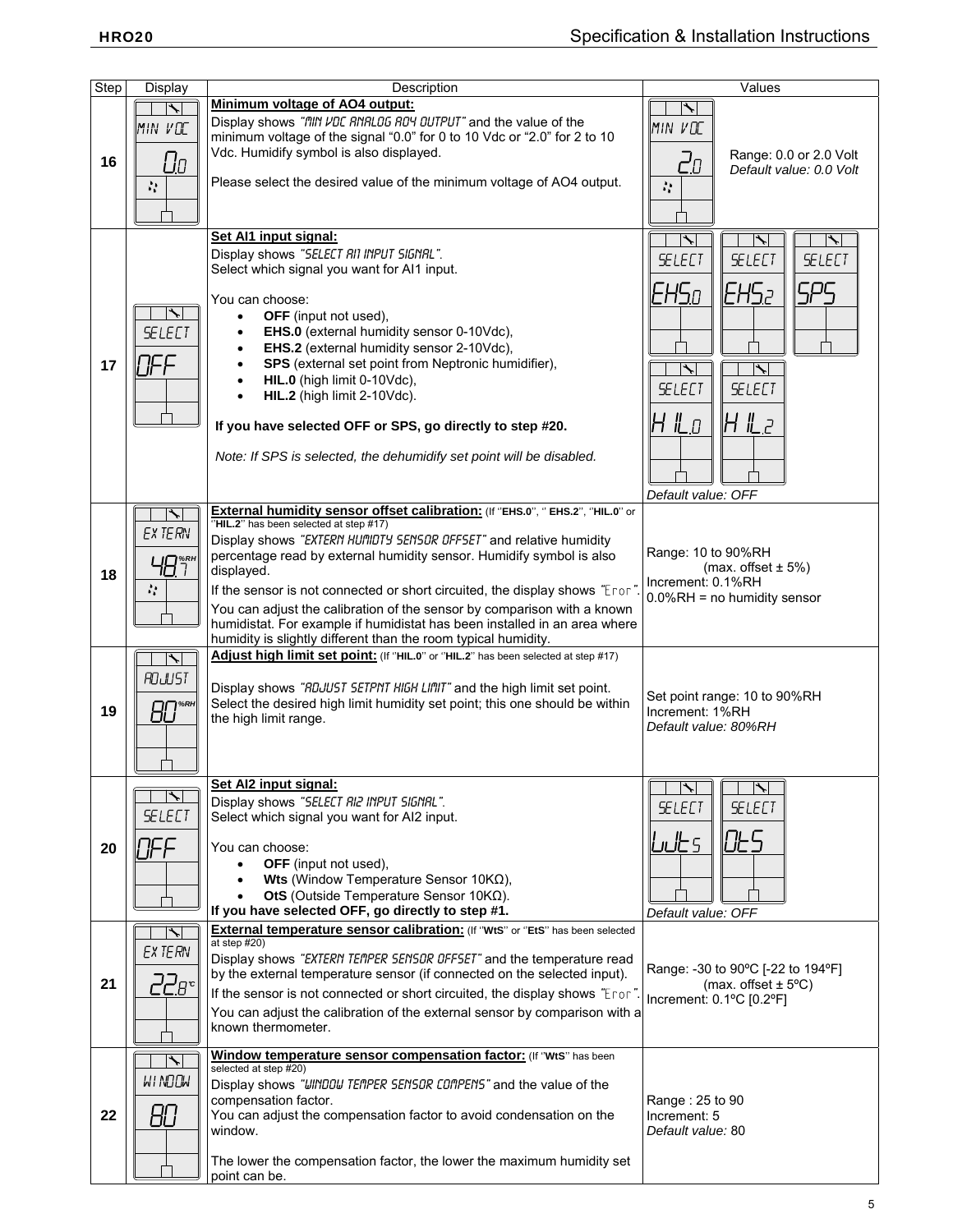| <b>Operation Mode</b> |                                                                                                                                                                                                                                                                                                                                                                                                                                                                                                                                                                                                                                                                                                                                                                                                                                                                                                                                                                                                                                                               |                                                                                                    |  |  |  |  |
|-----------------------|---------------------------------------------------------------------------------------------------------------------------------------------------------------------------------------------------------------------------------------------------------------------------------------------------------------------------------------------------------------------------------------------------------------------------------------------------------------------------------------------------------------------------------------------------------------------------------------------------------------------------------------------------------------------------------------------------------------------------------------------------------------------------------------------------------------------------------------------------------------------------------------------------------------------------------------------------------------------------------------------------------------------------------------------------------------|----------------------------------------------------------------------------------------------------|--|--|--|--|
| Step                  | Description                                                                                                                                                                                                                                                                                                                                                                                                                                                                                                                                                                                                                                                                                                                                                                                                                                                                                                                                                                                                                                                   | Display                                                                                            |  |  |  |  |
| A                     | At powering up, humidistat will light display and activate all LCD segments during 2 seconds.<br><b>Illuminating the LCD</b><br>To illuminate the LCD, you just have to push onto any of the 4 buttons. LCD will light for 4<br>seconds.<br><b>Humidity display</b><br>In operation mode, humidistat will automatically display the humidity reading.<br>If "OFF", "---" and alarm symbol are displayed, the humidity sensor is not connected or short<br>circuited.<br><b>Temperature display</b><br>To display the temperature, press on $\blacktriangleright$ . The temperature reading is displayed for 2 seconds,<br>if "---" is displayed, the temperature sensor is not connected or short circuited.<br>To change the scale between °C and °F, press on both $\Delta$ and $\nabla$ for 3 seconds.<br><b>Alarm</b><br>If there is an issue with the humidifier, the alarm $\triangle$ symbol will be displayed.<br>Note: Available only if the humidifier alarm output (NO) is connected to the humidistat.                                            | OFF<br>%RH<br>36. šr<br>$\mathcal{C}^{\mathcal{A}}_{\mathcal{A}}$<br>∧<br>$\mathcal{L}_\mathbf{r}$ |  |  |  |  |
| В                     | Humidity set point(s) display and adjustment<br>To display the set point(s), press two times on $\Delta$ or $\nabla$ .<br>1.<br>2.<br>If Contol Mode was set to Humidify only or Dehumidify only:<br>2.1. Humidify or Dehumidify set point will be displayed during 3 seconds.<br>2.2. To adjust set point, press on $\Delta$ or $\nabla$ while the set point is displayed.<br>If Contol Mode was set to Automatic Humidify and Dehumidify:<br>2.1. Humidify set point will be displayed during 3 seconds. To adjust the set point, press on<br>$\Delta$ or $\nabla$ while the set point is displayed.<br>2.2. Press on $\overline{I}$ to switch to the dehumidify set point. To adjust the set point, press on $\Delta$<br>or $\nabla$ while the set point is displayed.<br>2.3. You can press on $\rightarrow$ to go back to display the humidify set point or go step 3.<br>After 3 seconds of no buttons activity, the humidistat will return to normal mode.<br>3.<br>Note: If set point adjustment has been locked, $\bullet$ symbol will be displayed. | <b>SE TPNT</b><br>T %RH<br>à.<br><b>SE TPNT</b><br>%RH<br>⊛                                        |  |  |  |  |
| C                     | On/Off selection :<br>To turn On/Off the humidistat, press once onto the $\circled{2}$ button. Control mode will be displayed<br>during 5 seconds.<br>Humidify only / OFF<br>✓<br>Dehumidify only / OFF<br>✓<br>Automatic Humidify & Dehumidify / OFF<br>✓<br>Note: These selections can vary according to the choice made in step #6 of the programming<br>mode.                                                                                                                                                                                                                                                                                                                                                                                                                                                                                                                                                                                                                                                                                             | ON OFF<br>ON OFF<br>OFF<br>OП<br>N,<br>ON OFF<br>ON OFF<br>CП<br>OП<br>$\circledS$<br><br>"4       |  |  |  |  |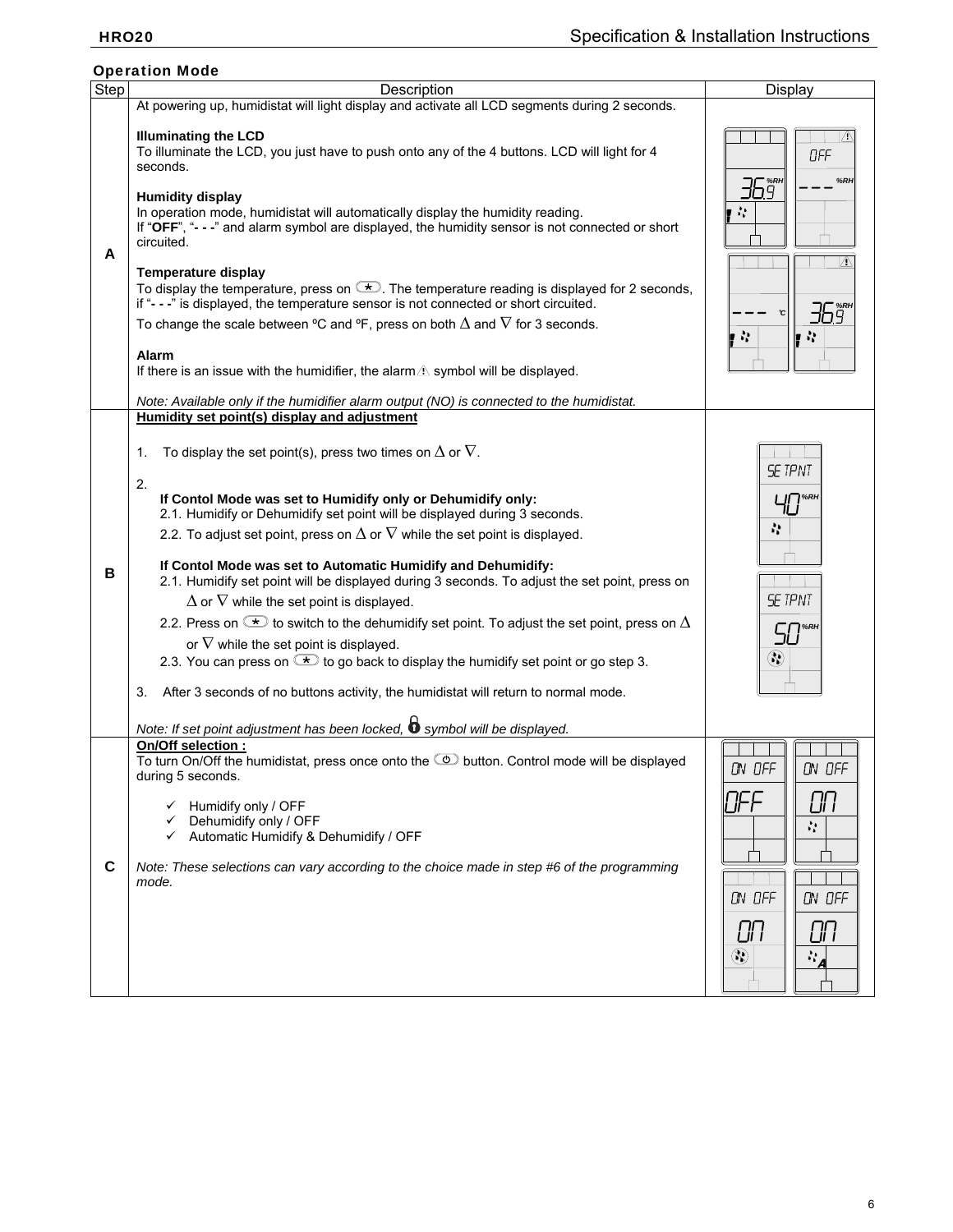## Typical Wiring with SK300 Humidifier



# Typical Wiring with SK300 BACnet Humidifier



# Typical Wiring with SKS Humidifier